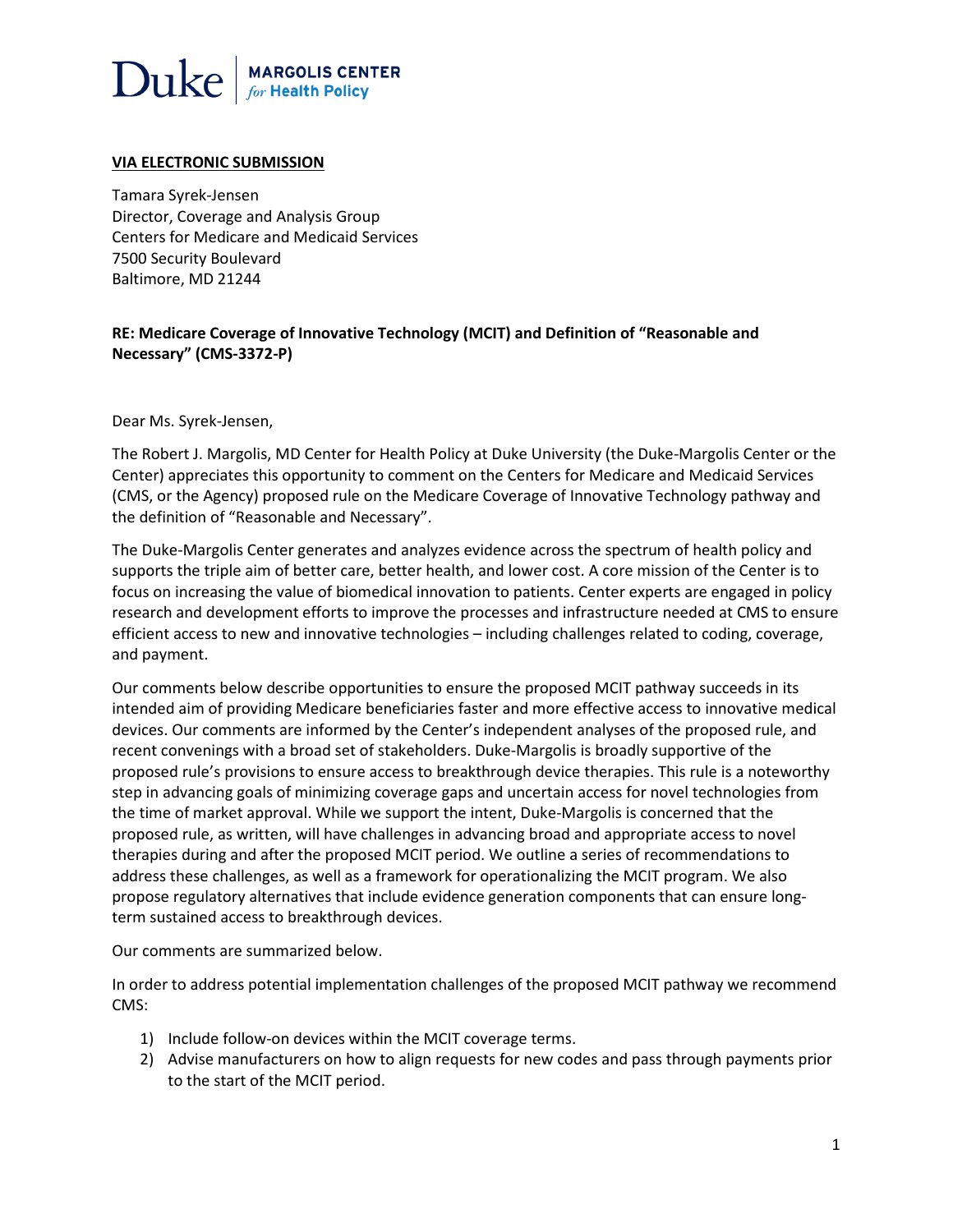- 3) Establish a cross-division process within the Agency to assure coding and payment are addressed with coverage in a comprehensive way.
- 4) Provide guidance on what evidence will be evaluated for a coverage determination after the MCIT period.
- 5) Provide guidance on when manufacturers should apply for long-term coverage during the MCIT period to ensure a seamless transition without any gaps in coverage and access.
- 6) Engage with manufacturers during the MCIT period as evidence is being developed to guide and inform downstream coverage assessments, including whether to pursue local or a national determination.
- 7) Establish a framework or standard operating procedures of the MCIT pathway.

In order to ensure the success of the MCIT pathway, and long-term access to breakthrough devices, we recommend CMS:

- 1) Include a clinical evidence development component to the proposed MCIT pathway.
- 2) Identify steps to increase resources and capacity at the Agency to support effective access to breakthrough products, including the development of a statutory user fee program to conduct activities related to MCIT and other traditional coverage pathways.

# **I. Duke-Margolis comments on specific provisions of the Medicare Coverage of Innovative Technology (MCIT)**

# Impact to Follow-on Technologies

CMS proposes that, "under the proposed MCIT pathway, an item or service that receives a breakthrough device designation from FDA would be considered "reasonable and necessary" under section 1862(a)(1)(A) of the Act" and thus would qualify them for Medicare coverage under the MCIT pathway.

Premarket Approval (PMA), de-novo, and 510(k) are the traditional regulatory pathways to market for medical devices in the United States. The first two pathways, PMA, and de novo, are for novel technologies that are different than any previously FDA approved device. The PMA track is for devices that sustain or support life with a higher risk-benefit profile and the de novo track is for technologies with a low-moderate benefit risk profile with no equivalent devices. The third track, 510(k), is for devices that are as safe and effective and have the same use and characteristics as a previously approved FDA device. The FDA's Breakthrough Devices Program is an accelerated pathway for medical devices in an existing regulatory track. To qualify for this program, devices or device led combinations must demonstrate that they are novel, breakthrough, and provide for more effective treatment or diagnosis of life-threatening or irreversibly debilitating diseases or conditions. The intent of the breakthrough pathway is to provide timely access to novel devices by speeding up their development, assessment, and review within their respective regulatory tracks.<sup>[1](#page-11-0)</sup> To date there have been 16 FDA approved devices that had a breakthrough designation.

While there are many potential benefits from streamlining the process between the FDA breakthrough designation and Medicare coverage, there are several issues that should be considered and resolved for successful implementation. For one, the FDA breakthrough designation is issued on a single technology. In contrast, Medicare coverage is traditionally issued on a procedure with an indication. The current language in the proposed rule suggests that the MCIT coverage will be issued on a single technology. This will have downstream implications for follow-on technologies if they are approved within the four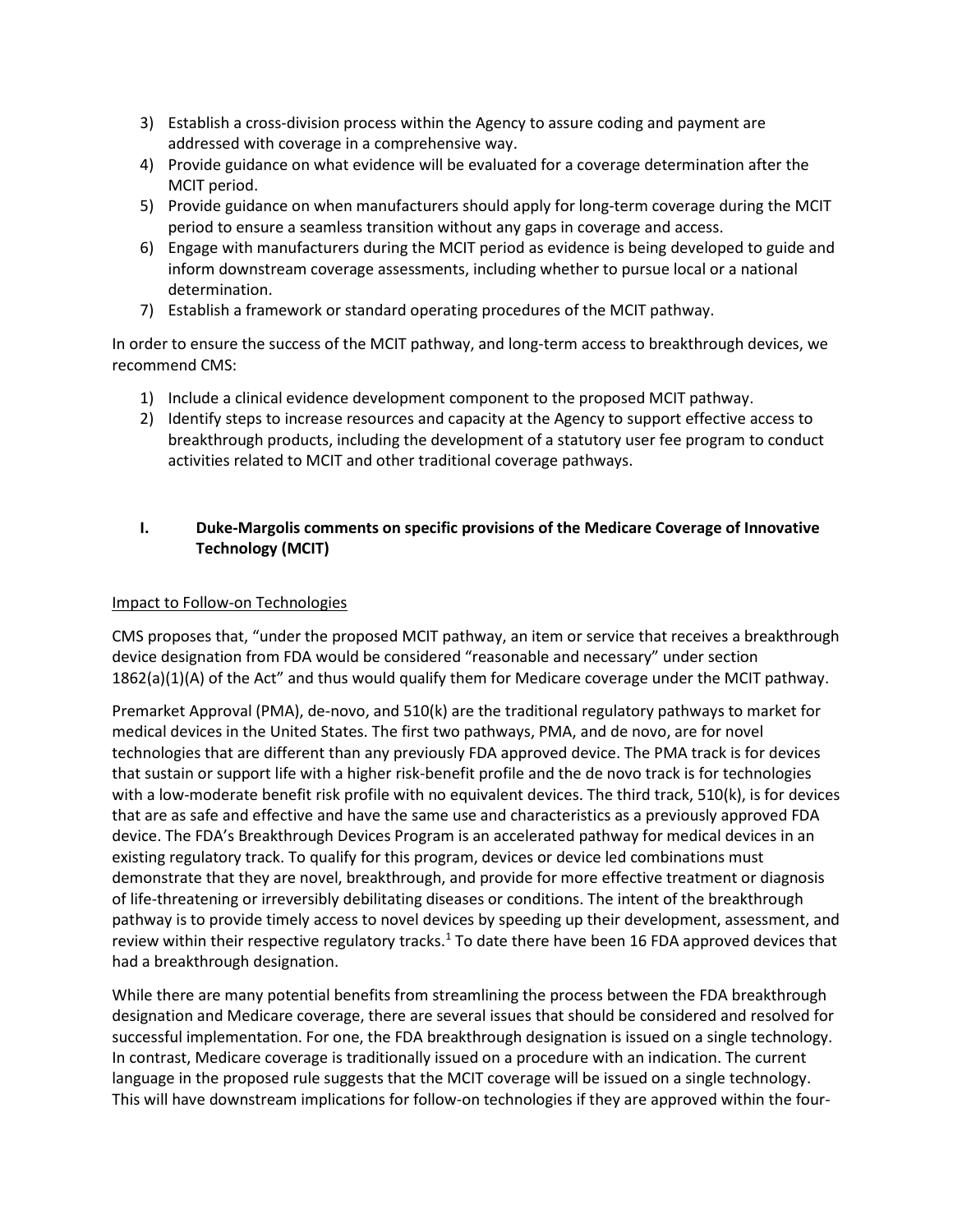year MCIT period. Breakthrough devices, especially those in the de novo and PMA tracks establish regulatory standards and characteristics by which follow-on devices are evaluated. It is expected that follow-on technologies will receive market approval after the breakthrough technology. For example, in 2011, the FDA approved the Sapien transcatheter heart valve for transcatheter aortic valve replacement. This technology had received breakthrough designation.<sup>[2](#page-11-1)</sup> Within four years there was one follow-on technology, two product iterations for the original breakthrough, one product iteration for the follow-on technology, and five label expansions for both technologies.<sup>[3](#page-11-2)</sup>

The specificity of coverage for a single device may result in restricting coverage to a single technology within the product class. This could result in a class of products with varying levels of coverage for different technologies. Further, if these technologies are included in payment bundles like MS-DRGs, it will be challenging for providers as well as Medicare Administrative Contractors (MACs) to identify devices at the claim level. **We recommend that a follow-on product to a breakthrough therapy that secures FDA approval during the MCIT period, also benefits from the protected coverage afforded by MCIT.** This new follow-on device would not have four full years of protected coverage, but rather will be included in the existing coverage terms. Further, evidence supporting this follow-on device would be considered in the permanent coverage assessment at the end of MCIT for the product class.

### Coding and Payment for Breakthrough Devices

In conjunction with coverage, manufacturers of a breakthrough device must also navigate administrative processes with various divisions within and outside CMS to establish new coding and payment for the new technology. For new technologies, especially those that may have a major impact on care and outcomes, it is critical to have reliable codes to be able to track the use and impact of the device in real world settings. Similarly, payment will influence provider decisions to adopt the technology, which will in turn affect how it is used.

For instance, any novel breakthrough device will need to be defined by a HCPCS Level I or Level II code. These codes will facilitate tracking the impact of the device on health outcomes and resource utilization. A HCPCS level I, or CPT, code will identify the procedure involving the new technology and facilitate physician payment. Applications for new HCPCS codes have defined review and implementation cycles and involve both CMS and the American Medical Association (AMA). Novel technologies are usually issued Category III CPT codes which, although allow for tracking, are generally underpaid in Medicare's Physician Fee schedule. Category I CPT codes require a rigorous valuation process to ensure appropriate payment for the procedure. The application criteria for Category I CPT codes include FDA approval and a broad evidence base. The application and implementation cycle for Category I CPT codes can take up to two years after FDA approval. A HCPCS Level II code will identify the device if it is not already identified with a HCPCS Level I code. Applications for these codes also have a defined application and implementation cycle. CMS recently released a proposed rule (CMS 1738-P) that will increase the number of review cycles for new codes throughout a calendar year. If finalized, this rule will allow for faster and more predictable coding decisions. Manufacturers will be able to better align application and implementation cycles for breakthrough devices.

New technology payment applications for prospective hospital payment systems managed by the CMS divisions of New Technology and Pricing also have defined review and implementation cycles. Oftentimes applications for incremental or passthrough payments for new technologies require FDA approval to fulfill "newness" criteria. Consequently, breakthrough devices may not have established payment by FDA approval, which will ultimately impact access.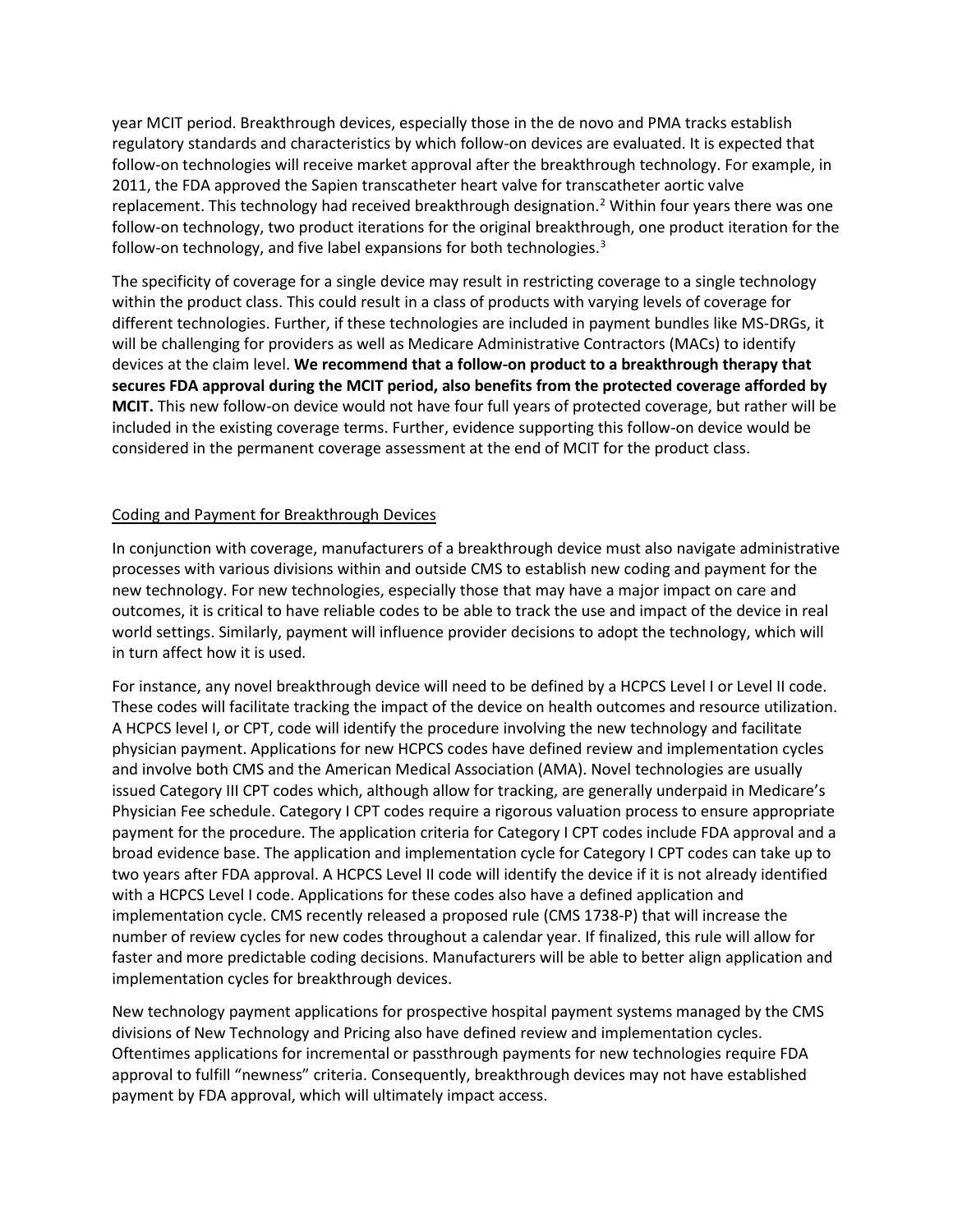In the proposed rule, CMS explains that the notification that a manufacturer has opted in to the MCIT pathway would alert CMS to, "point to resources regarding coding and payment, which are key conversations to effectuate coverage upon FDA market authorization." **We recommend CMS advise manufacturers on how to align requests for new codes and pass through payments prior to the start of the MCIT period.** In addition, we recommend CMS provide guidance on how and when to navigate different application cycles to ensure that coding and payment is established for the new technology at the time of FDA approval. Further, CMS can work with stakeholders to coordinate and streamline new coding and payment processes for new technologies to align with FDA approval. CMS should consider establishing a routine cross-division process with accountability to provide guidance, monitor results, and identify ways to improve performance in addressing the full set of coverage, coding, and payment issues that impact a new breakthrough technology.

# Coverage After MCIT

The proposed MCIT pathway is time-limited to four years. Stakeholders are concerned about the uncertainty regarding coverage and access after the time-limited MCIT period. At that juncture, in order to receive long-term Medicare coverage, the technology would have to meet evidentiary standards different from what was required for FDA approval. The proposed rule encourages early manufacturer engagement, "to receive feedback on clinical study designs and endpoints that may produce the evidence needed for a definitive coverage determination after MCIT." However, the rule doesn't specify a framework or process by which manufacturers can solicit this guidance. **We recommend CMS provide specific guidance on what evidence will be evaluated for a coverage determination after the MCIT period.** 

CMS can expand existing interactions with manufacturers as a starting point to guide evidence development. Breakthrough devices that fit within defined Medicare benefit categories typically use the Clinical Trial Policy (CTP) to apply for Medicare coverage for their early feasibility studies and for their investigational device exemption (IDE) study.<sup>[4](#page-11-3)</sup> In this coverage pathway, Medicare provides guidance to manufacturers on clinical trial design and endpoints for both sets of studies. For devices in the MCIT pathway, CMS could expand the scope of their guidance and issue recommendations for what evidence can be developed throughout the MCIT period that would allow the device to meet "Reasonable and Necessary" criteria for traditional coverage pathways.

In the proposed rule CMS explains, "four years would allow manufacturers sufficient time to complete FDA required post-approval or other real world collection studies… based on historical experience with studies conducted through coverage with evidence development (CED)." CMS further proposes that manufacturers interested in a National Coverage Decision (NCD) should submit a request at year three of MCIT to allow time for NCD development. There is discrepancy in the implicit timelines that the proposed rule outlines and the actual time required for the sequence of activities needed to design, develop, and assess the evidence needed for an NCD. If a study takes four years to complete, its results may not be available or published for immediate review. Further, the rule doesn't specify if manufacturers should apply for local coverage determinations through their MACs or request a national assessment.

**We recommend that CMS provide more specific guidance on when manufacturers should apply for long-term coverage during the MCIT period to ensure a seamless transition without any gaps in coverage and access.** CMS should engage with manufacturers during the MCIT period as evidence is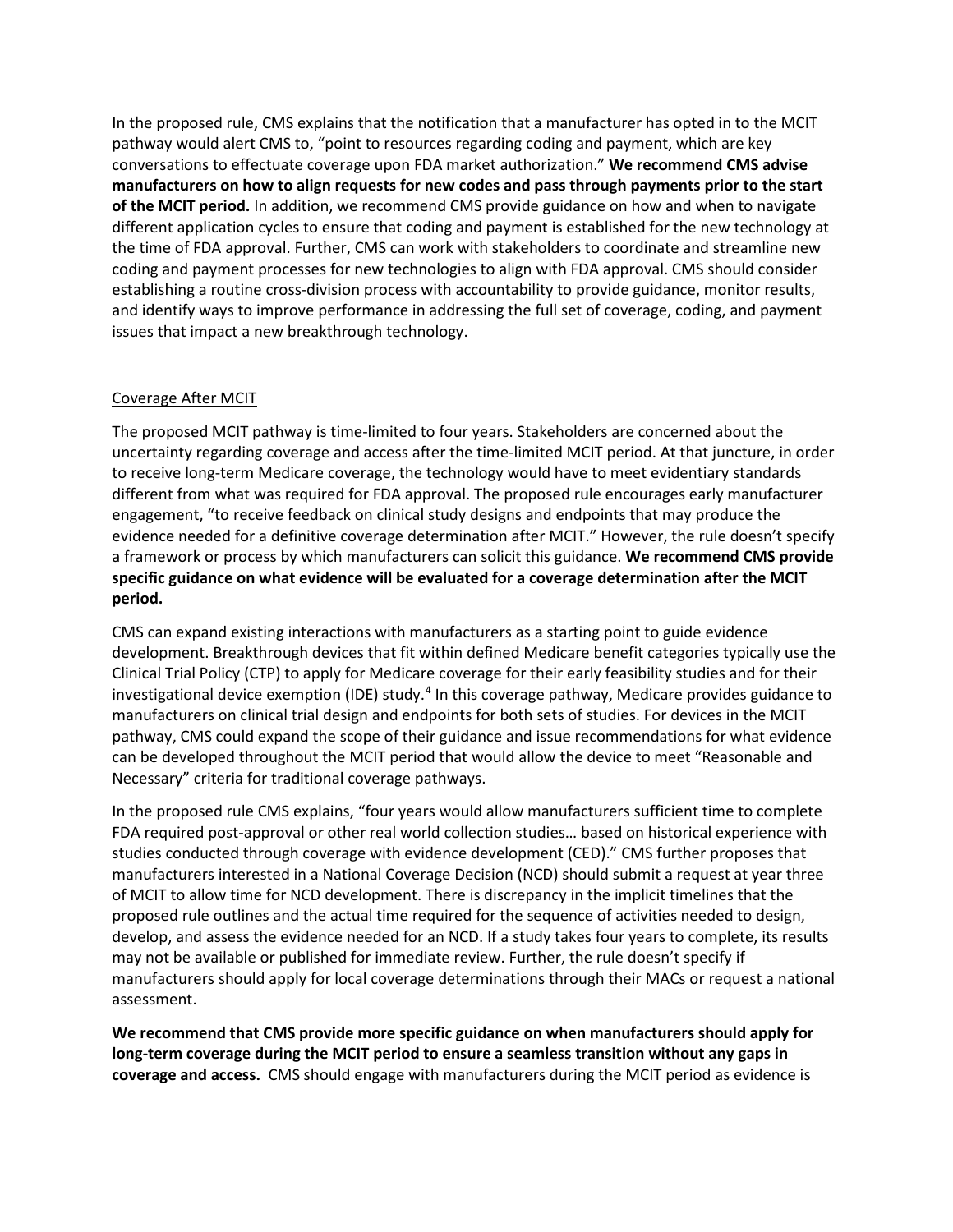being developed to guide and inform downstream coverage assessments, including whether to pursue local or a national determination.

Further, as we describe in more detail below, even with better guidance about evidence expectations and the timing to apply for coverage, it is unlikely that a trial, registry, or other post-market study can be quickly and efficiently designed and implemented for a particular breakthrough technology. A more systematic approach to supporting evidence development is needed to assure continuity of coverage and appropriate long-term access.

# Establishing an MCIT Framework

The proposed MCIT pathway affords manufacturers protected coverage during which they have an opportunity to develop evidence that meets Medicare evidentiary standards, which include data on long-term durability and subpopulation effects. The pathway assumes regular and sustained engagement between CMS and the manufacturer. CMS is proposing to provide guidance during the preapproval phase in clinical study design, during the MCIT period to support evidence generation, and at the end of MCIT to support long-term coverage assessments.

In order to fulfil the intended goals of the MCIT pathway, it will be beneficial for all involved stakeholders to operate under a framework, or standard operating procedures (SOP), that will define roles and expectations for engagement throughout the MCIT pathway. The SOP may facilitate development of guidance on when manufacturers should coordinate with CMS during the pre-approval process, during the MCIT coverage period, and when to apply for a permanent coverage determination. It will also facilitate defined milestones indicating whether evidence development is on track. Milestones can be aligned with critical junctures of the regulatory pathways for breakthrough devices. We outline suggested elements of the SOP as follows:

- 1. Defined time windows in which a manufacturer opts-in to the MCIT pathway. We recommend that manufacturers notify CMS soon after receiving the breakthrough designation from the FDA.
	- a. In the proposed rule CMS suggests that the manufacturers can submit a notification to CMS shortly before or concurrently with the date of FDA marketing submission, which would allow CMS sufficient time to operationalize MCIT for the device. While the duration of FDA review may afford CMS the time to operationalize MCIT, it will not allow for sufficient coordination between the manufacturer and CMS that will be critical to the success of the program.
- 2. Cadence of CMS activities following the opt-in notification. These activities can include an evaluation of the breakthrough therapy, their regulatory track and expected lead time, expected benefit category, and existing evidence base. CMS can engage with the FDA and the manufacturer to undertake an assessment of the clinical evidence and context of the therapy. This initial analysis of the breakthrough therapy will allow CMS to inform resources and capacity planning.
- 3. Defined points *during the pre-approval phase* in which CMS will provide guidance on a clinical evidence plan and how to align coding and payment processes. Guidance on a clinical evidence plan will inform manufacturers on the design of clinical studies and endpoints during the MCIT period. CMS can leverage existing interactions for breakthrough therapies that also use the CTP for Medicare coverage of their investigational device. For example, the SOP can define three meeting times for a breakthrough therapy that is concurrently going through the CTP: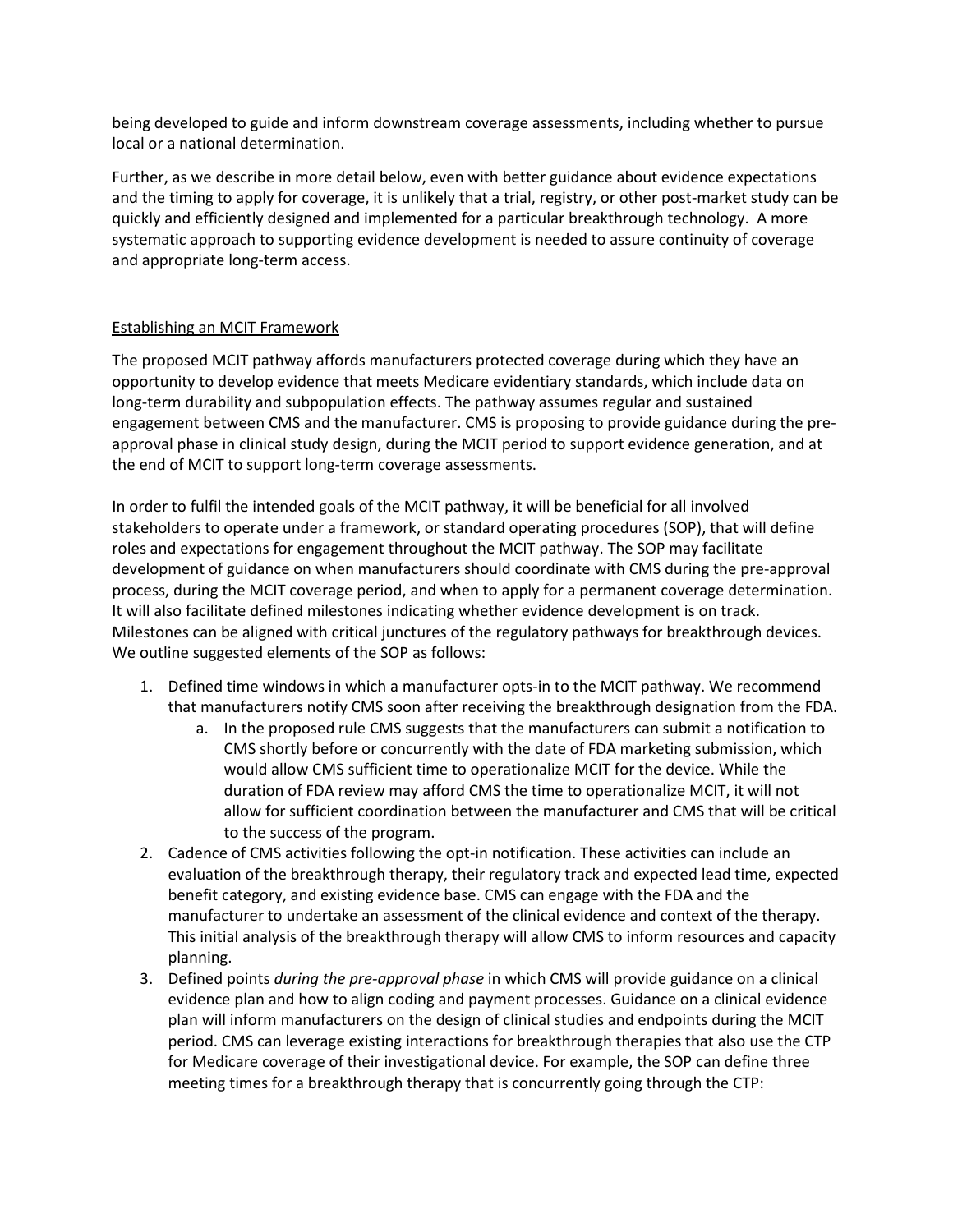- a. In the first meeting, CMS can provide feedback on the study design and endpoints for their early feasibility study.
- b. In the second meeting, feedback would focus on study design and endpoints for a pivotal IDE study and guidance on how to align coding application review cycles with the trial.
- c. A third more substantive meeting would focus on coverage expectations during MCIT, evidence questions that can be answered during MCIT, and guidance on how to align payment application review cycles to FDA approval.
- 4. Defined junctures *during the MCIT period* in which CMS can provide guidance on ongoing evidence development efforts to support downstream coverage assessments. CMS could request data reports, like FDA post market surveillance reports, that will indicate if evidence being collected is sufficient to satisfy criteria for "Reasonable and Necessary". Utilization data will allow CMS to determine at the end of MCIT if coverage determination will be better suited at the national or local level through MACs. Moreover, this data will inform CMS's guidance to manufacturers on when to request a coverage determination to ensure seamless transition after MCIT.

An MCIT SOP can support CMS partnerships with specialty societies and other organizations to enhance registries and other systems that can further inform evidence development for breakthrough therapies in different therapeutic areas. Given the opt-in design of the MCIT pathway, a formal SOP described above will be beneficial in establishing transparency, time and resource expectations for both manufacturers and CMS. Ultimately, as CMS gains experience in the MCIT pathway, the SOP can establish accountability and identify ways to improve performance.

### Ensuring CMS has the Resource Capacity to Implement MCIT

Ensuring CMS has adequate resources and capacity to engage with manufacturers during the MCIT process will be crucial to the MCIT pathway's success. By encouraging manufacturers to solicit feedback from CMS, the proposed rule is committing CMS's time, capacity, and resources to fulfil the goals of the MCIT pathway. Stakeholders are concerned that CMS is already resource constrained and may not be able to fulfil the expectations set forth in the proposed rule. Over the past decade, CMS resources in areas related to new technology and access have declined.<sup>[5](#page-11-4)</sup> This mismatch will be exacerbated by the growing number of therapies in the FDA's breakthrough pathway. Today, there are over 300 breakthrough device therapies in the pre-approval phase. While to date only 16 have reached market approval, this number is expected to grow. Indeed, programs like the MCIT pathway are likely to generate manufacturer interest in developing breakthrough therapies.

In the short-term, CMS could rely on existing interactions to coordinate with FDA and manufacturers. The framework for the MCIT SOP described above identifies existing points of contact between CMS and manufacturers that can be leveraged to fulfill expectations for MCIT. CMS may also leverage existing points of collaboration with the FDA for subspecialty expertise that can inform guidance on evidence development. However, short term considerations may not be sufficient for long-term sustained success for this pathway. As the pipeline of breakthrough therapies grows, existing resources and mechanisms may not be sufficient. CMS will need medical offers with subject matter expertise, and a greater number of personnel to manage operational elements of MCIT and downstream coverage assessments. CMS should consider further steps within its administrative authority to make such personnel shifts. Beyond that, there is a need for collaborative action to provide increased resources. CMS could assess the additional resources needed to adequately staff MCIT and the other burgeoning issues related to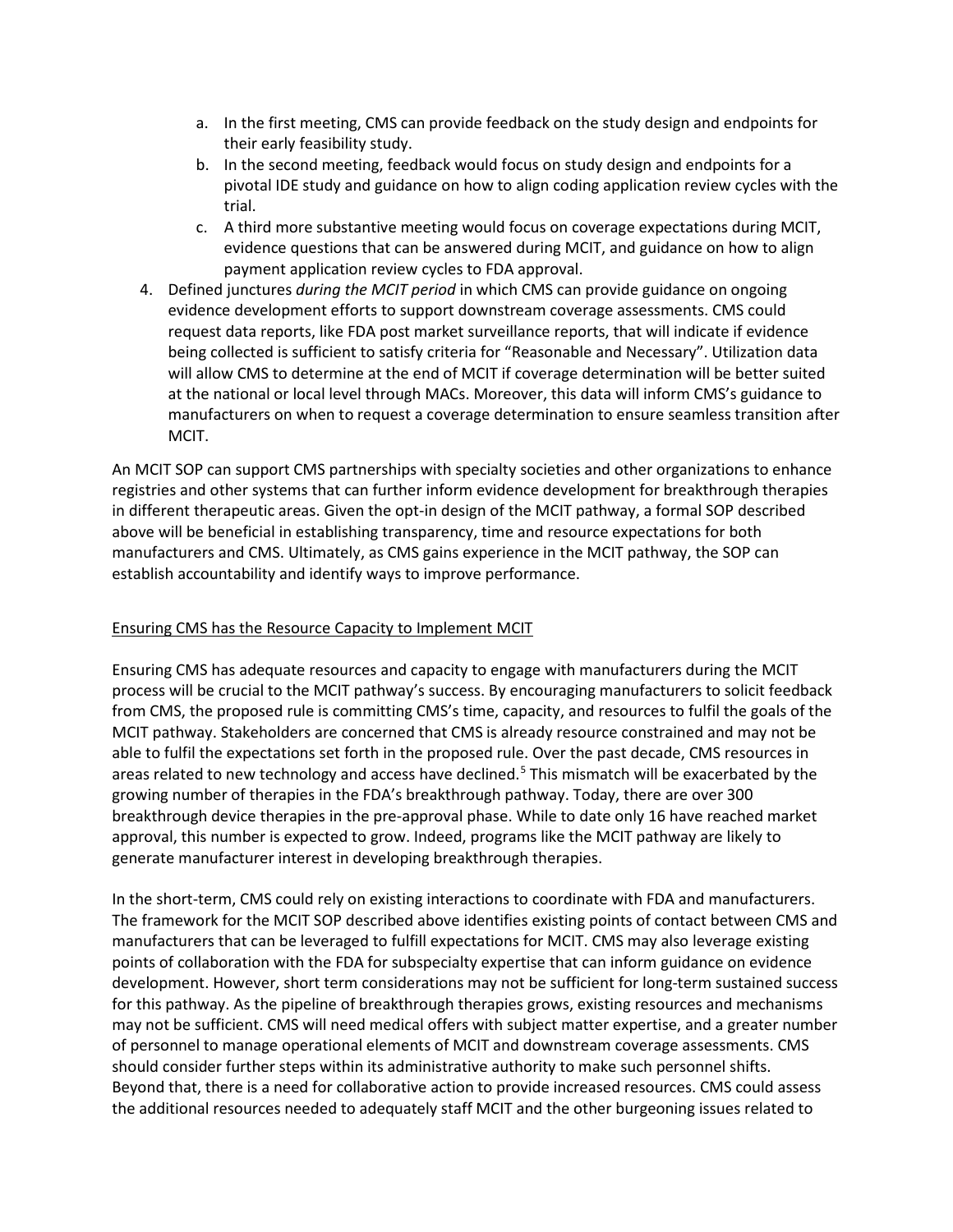innovative technologies. The FDA's substantial progress in supporting breakthrough innovation through a combination of expertise, well-designed processes, and transparency was made possible through additional Congressional appropriations and dedicated user fees. Since 2002, the FDA has had the authority to collect user fees from device manufacturers to help increase the efficiency of its regulatory processes and reduce the time to bring safe and effective medical devices to market through the Medical Device User Fee and Modernization Act (MDUFMA).[6](#page-11-5) **We recommend CMS consider mechanisms to increase resources through dedicated appropriations or a statutory user fee program**  to fulfil activities related to MCIT and other coverage pathways that are critical for innovative technologies.

#### Strengthening MCIT with Coverage with Evidence Development

This proposal underscores the fact that at market approval, breakthrough devices may not have sufficient evidence to meet CMS's criteria for Medicare coverage. Indeed, CMS has historically maintained in preamble language that evidentiary standards between the FDA approval and CMS coverage are different:

"Both CMS and the FDA review scientific evidence, and may review the same evidence, to make purchasing and regulatory decisions, respectively. However, CMS and its contractors make coverage determinations and the FDA conducts premarket review of products under different statutory standards and different delegated authority (67 FR 66755, November 1, 2002). Whereas the FDA must determine that a product is safe and effective as a condition of approval, CMS must determine that the product is reasonable and necessary as a condition of coverage under section 1862(a)(1)(A) of the Act. CMS adopts FDA determinations of safety and effectiveness, and CMS evaluates whether or not the product is reasonable and necessary for the Medicare population. Although an FDA-regulated product must receive FDA approval or clearance (unless exempt from the FDA premarket review process) for at least one indication to be eligible for Medicare coverage, except for Category B devices under an IDE clinical trial (*see* 60 FR 48417, September 19, 1995), FDA approval/clearance alone does not generally entitle that device to coverage" 68 FR 55634, 55636 (Sept 26, 2003).

"Both CMS and FDA review scientific evidence and will likely review some of the same evidence to meet each agency's mission. Among other things, FDA reviews evidence to determine that a product is safe and effective, that is, it conducts a premarket review of products under a statutory standard and delegated authority (67 FR 66755) different from that of CMS. We also review clinical evidence to determine, among other things, whether the item or service is reasonable and necessary for the diagnosis or treatment of illness or injury or to improve the functioning of a malformed body member for the affected Medicare beneficiary population. An FDA-regulated product must receive FDA approval or clearance (unless exempt from the FDA premarket review process) for at least one indication to be eligible for consideration of Medicare coverage (except in specific circumstances). However, FDA approval or clearance alone does not entitle that technology to Medicare coverage." 78 FR 48164, 48165 (Aug. 7, 2013).

Thus, the MCIT pathway is designed as a bridge between FDA approval and Medicare coverage that allows manufacturers to fill the gaps in evidence to satisfy Medicare coverage criteria. The success of the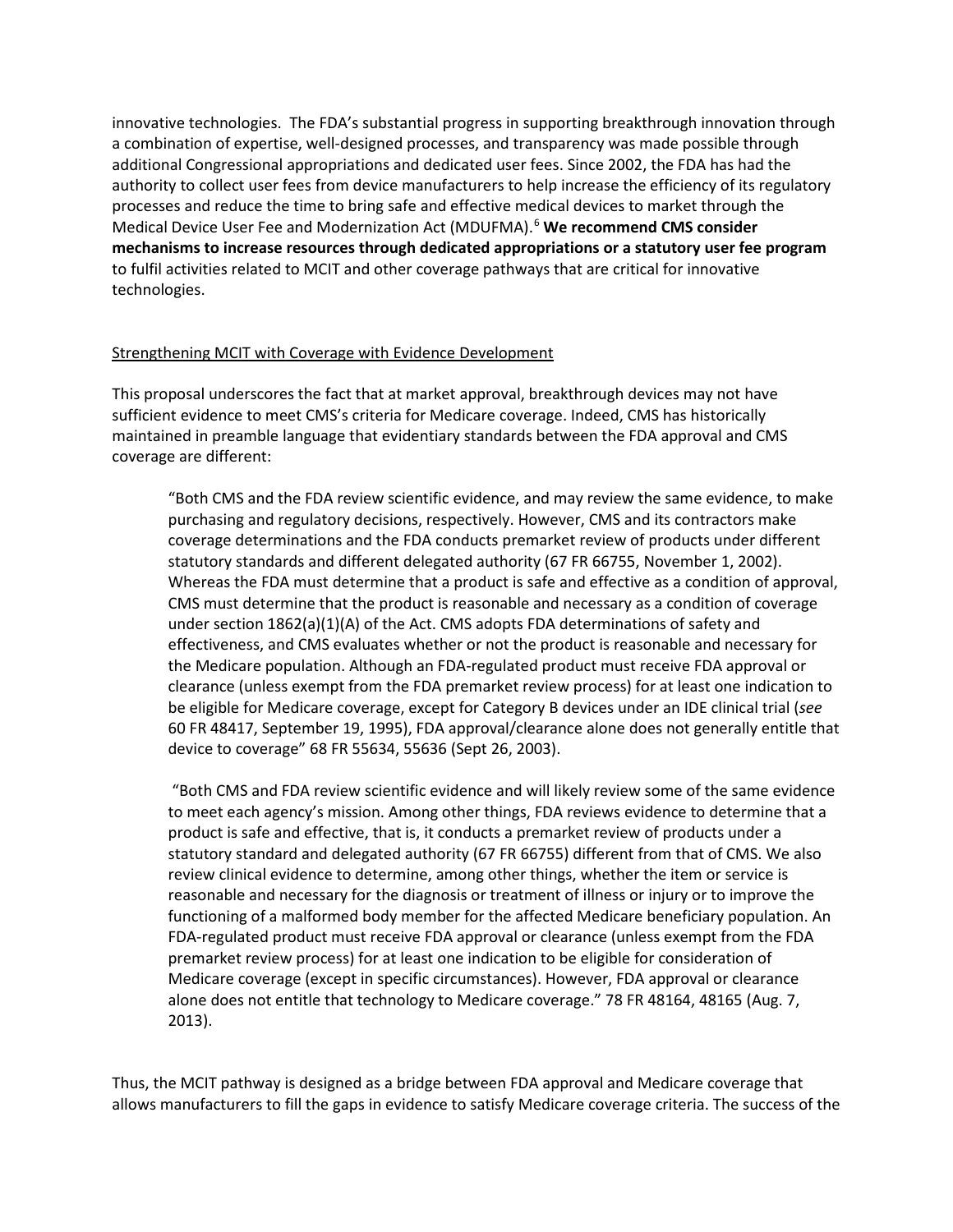MCIT pathway will be determined by the extent to which manufacturers and other stakeholders can develop evidence during the breakthrough coverage period, a key component of which will be voluntary data collection at the provider level. While manufacturers can set up clinical studies, data collection from providers will also be needed.

However, the proposed rule provides little motivation or support for providers to collect additional data. Providers currently face many data collection requirements to satisfy quality and performance metrics under other quality and payment frameworks. The prospect of collecting additional data to support permanent coverage for a medical device may prove challenging and discouraging to providers, and manufacturers will likely struggle to establish "one-off" data collection efforts at the provider level. In short, challenges of voluntary data collection present the risk that after the MCIT period there may not be sufficient evidence for a coverage determination, leading to the undesirable choice between continuing coverage despite inadequate evidence or tightening back on access.

These problems can be avoided if MCIT is combined with a clinical evidence component whereby coverage is conditional to data collection. CMS's CED paradigm can be included in combination to MCIT coverage as a mechanism to motivate data collection at the provider level. MCIT combined with CED can thus ensure more effective and broader long-term coverage for breakthrough devices.

Since 2006, CMS has used its authority under Section 1862(a)(1) (A) and Section 1862(a)(1) (E) of the Social Security Act to mandate evidence development as a condition of coverage for certain medical products in the context of research conducted by the Agency for Healthcare Research and Quality (AHRQ). Under CED, CMS may provide coverage for an item or service as reasonable and necessary for purposes of research conducted under section 1142 of the Social Security Act. See Section 1862(a)(1)(E). Section 1142 directs HHS, acting through AHRQ, to conduct and support research on the outcomes, effectiveness, and appropriateness of health care services and procedures in order to identify the manner in which health care conditions can be best managed and treated. HHS is specifically directed to take into account the needs of Medicare beneficiaries for purposes of this research. CED was developed as a solution to provide access to innovative technology that had insufficient evidence to satisfy certain criteria for Medicare coverage.

While CED has not been codified in regulations, it has been CMS's policy for over 15 years. CED has been used when there is not sufficient evidence that an item or service is "reasonable and necessary" for Medicare beneficiaries based on available data, and it has been used to assess the impact of a technology in medical decision making. CED has been a crucial tool in ensuring a wide diffusion of innovative technologies to the Medicare population when there may be uncertainty regarding long-term outcomes and durability. It has also been used to assess how well an intervention works in real-world practice settings, and to assess subpopulation effects, and the technology's impact on medical decisionmaking.

The CED framework has many advantages that can bolster the reach and impact of an MCIT pathway. Since reimbursement would be conditioned on data collection, the evidence needed for long-term coverage of breakthrough therapies is much more likely to be developed. This includes answers to important CMS questions involving the effects of the technology in different types of Medicare patients, long-term impact, and durability. Follow-on technologies approved within the MCIT period can also be included in the CED registry. A single procedure or therapy-based registry evaluating multiple technologies will facilitate data collection, curation, and evaluation of subpopulation effects by technology which can better inform medical decision making.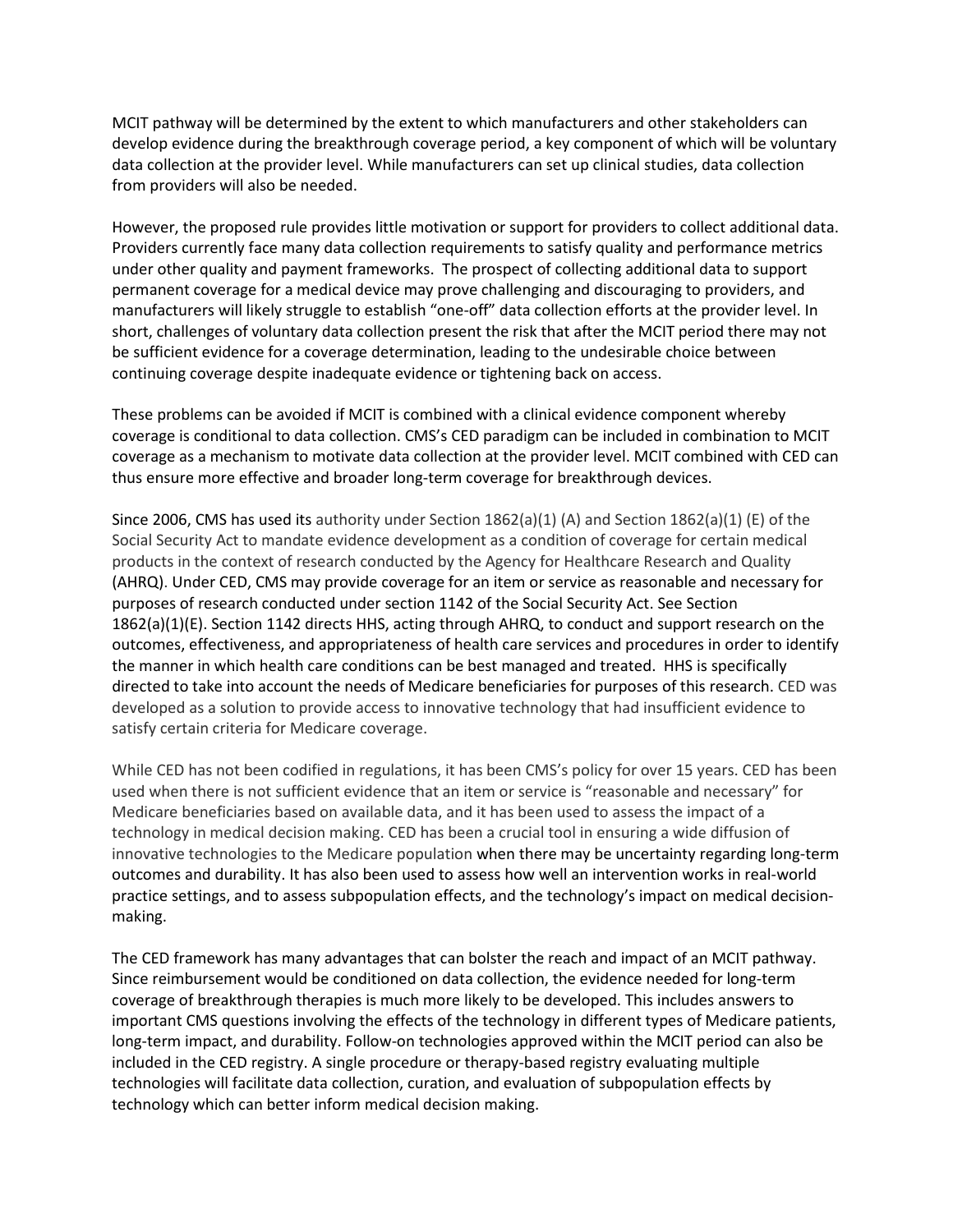The Regulatory Impact Statement of the proposed rule details regulatory alternatives to the proposal that included combining Medicare coverage with clinical evidence development under section 1862(a)(1)(E) of the Act. CMS explains that combining coverage with clinical evidence development would have satisfied the goal of executive order (EO) 13890 of beneficiary access to breakthrough devices. However, under this scenario, "timing of coverage would depend upon the manufacturer being able to initiate a clinical study and provide accessible infrastructure." CMS's assessment was that this alternative alone would not have met the goals of EO 13890, to minimize time between FDA market authorization and Medicare coverage, and ensure wide availability of the technology.

Combining MCIT with a CED framework will address all three goals of EO 13890: (1) beneficiary access, (2) timing, and (3) availability. Beneficiary access will be addressed by both MCIT, and CED. Timing and wide availability will be addressed by the MCIT component, as explained in the rule. Furthermore, combining MCIT with a CED framework can address the biggest uncertainty of the MCIT pathway as proposed, which is coverage *after* MCIT. The CED framework is designed to allow manufacturers to develop evidence to satisfy the "reasonable and necessary" criteria for Medicare coverage. During the MCIT period, there could also be reassessment of the need and content of CED to further support longterm coverage. If at the end of the MCIT period the CED study has not yet produced results that satisfy Medicare criteria, a coverage determination can still be issued using the existing CED framework. This would ensure continued access to the device post-MCIT and continued evidence development on the impact of the technology on Medicare beneficiaries.

As CMS points out in the proposed rule, CED requires that providers have the infrastructure necessary to participate in the clinical study. Under MCIT combined with CED, MCIT would allow for immediate access to the technology notwithstanding the timeframe necessary to establish a clinical study. To address operational delays in establishing a CED registry, CMS could allow flexibility in the timing of CED initiation. This will give manufacturers time to establish post-market surveillance registries as required by FDA. It will also give providers time to establish a registry infrastructure. Importantly, during this time, access to the therapy will not be interrupted because of the MCIT coverage component. Further, the added flexibility will allow manufacturers ensure coding and payment is established prior to CED initiation. Coding will be crucial to track the devices, particularly if they are reimbursed through a bundled payment. Similarly, establishing new technology add on payments will further motivate providers to enroll in the CED registry. Another way to address this potential gap is for CMS to support modernized data collection to create a better infrastructure for evidence development as described below. At least in common areas of breakthrough innovation, such as cardiovascular and orthopedic devices, a ready infrastructure could avoid delays and gaps.

### Modernizing Data Collection

MCIT combined with CED can address challenges with voluntary data collection, streamline data collection, and ensure that evidence will satisfy Medicare criteria for future coverage. There are currently several ongoing national CED registries whose experience points to areas of improvement that can further strengthen the success of a combined MCIT and CED program. For instance, although they motivate data collection at the provider level, the CED registries can be costly and cumbersome for many hospitals.<sup>[7](#page-11-6)</sup> Modernizing data collection can address these existing operational challenges of CED, lessen the burden on providers, and streamline data collection.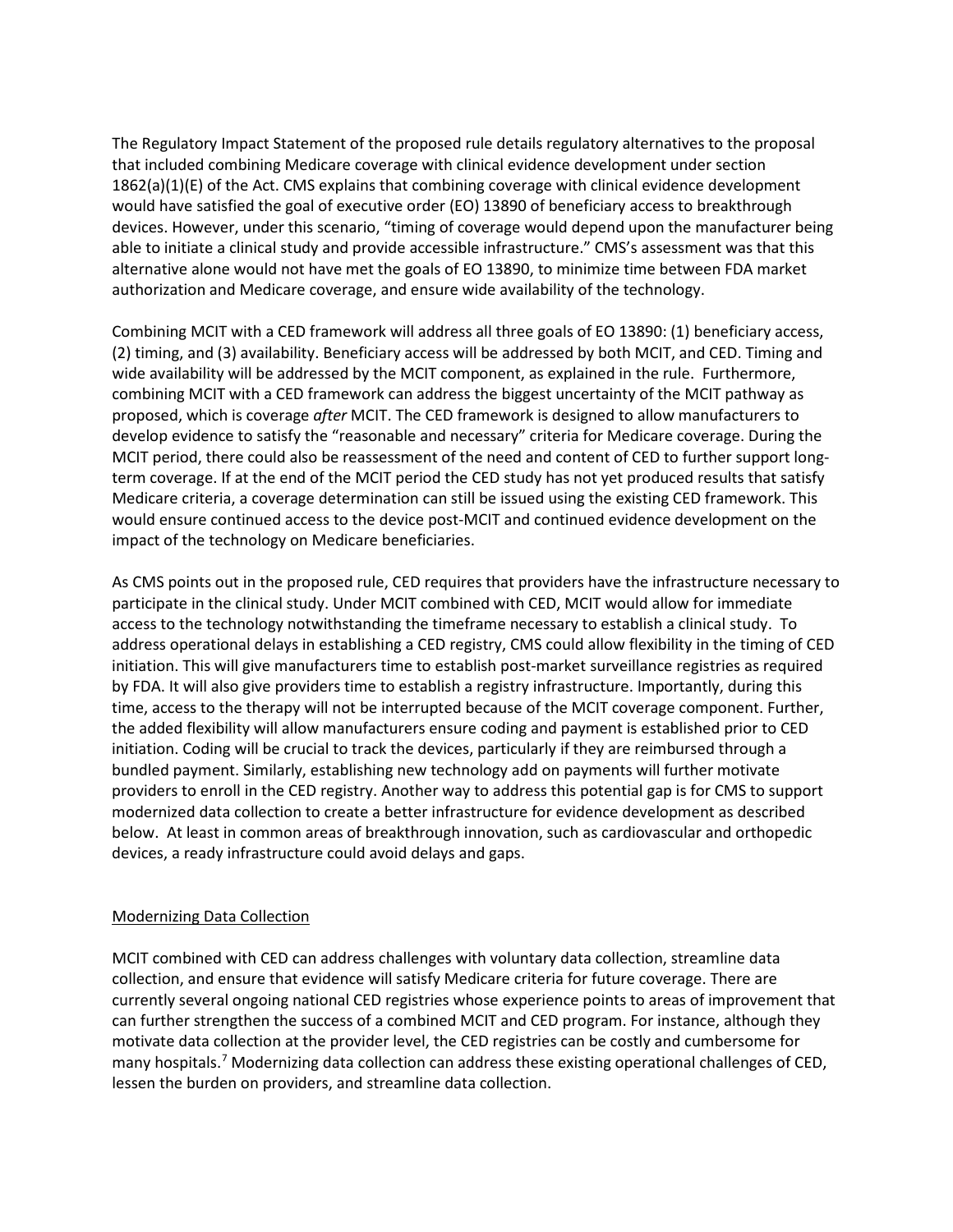Opportunities for modernizing data collection include moving towards more innovative real-world data sources that allow for multipurpose use. Registries under the National Cardiovascular Data Registry and those managed by The Society of Thoracic Surgeons offer notable examples on steps towards broadening the use of the data collected.<sup>[8](#page-11-7)[9](#page-11-8)</sup> These national established registries have a ready infrastructure that can be used as a model for further enhancements. The STS/ACC TVT registry is a good example of a multipurpose CED registry that has been used for FDA surveillance, CED, and quality benchmarking. The CathPCI registry has patient reported outcomes incorporated in the case reports to ensure health related quality of like outcomes are captured. A further improvement can be autopopulating data from electronic medical records (EMRs) to reduce the burden of manual data entry and enhance data linkages across other databases to further maximize data analysis capabilities.

Other refinements to directly address challenges with data collection can be to adopt innovative realworld data (RWD) systems that move away from prospectively collected data that overburdens providers. These systems could be developed as a single, near real-time and continuously monitored national registry that converges pre- and post-market datasets. The registry would include variables of interest for FDA and CMS and link to other relevant data sets such as EMRs and claims data. In the midst of a national pandemic, there have been many innovative approaches to rapid evaluation of real-world performance of diagnostic tests. For example, the COVID-19 Evidence Accelerator has been studying the ability to link devices, diagnostics, EMRs, and claims data.<sup>[10](#page-11-9)</sup> These initiatives are also opportunities to evaluate other innovative mechanisms to facilitate efficient data collection.

# Impact of a successful MCIT program

Finally, there is potential benefit for CMS to consider how the principles of the MCIT proposal, such as streamlined coverage and concurrent evidence development, could apply to other breakthrough technologies. CMS can consider this strategic option as part of the evaluations of the MCIT program while it is focused specifically on devices. Many of breakthrough technologies require extensive longterm outcome monitoring programs that can track patients longitudinally for extended periods of time. If a successful MCIT program merited limited expansion to other technologies, CMS could also coordinate a public-private partnership dedicated to developing clinical evidence of shared interest for payers and manufacturers and develop standards for a shared registry for longitudinal data.

### **II. Duke Margolis comments on the proposed definition of "Reasonable and Necessary"**

In addition to the topics raised above, CMS is also proposing to modify the longstanding definition of "Reasonable and Necessary". Currently, a "Reasonable and Necessary" Medicare item or service has been defined in the Program Integrity Manual as an item or service that is (1) safe and effective, (2) not investigational, and (3) appropriate, including the duration and frequency that is considered appropriate for the item or service in terms of:

- $\circ$  Furnished in accordance with accepted standards of medical practice for the diagnosis
- $\circ$  or treatment of the patient's condition or to improve the function of a malformed body member;
- o Furnished in a setting appropriate to the patient's medical needs and condition;
- o Ordered and furnished by qualified personnel;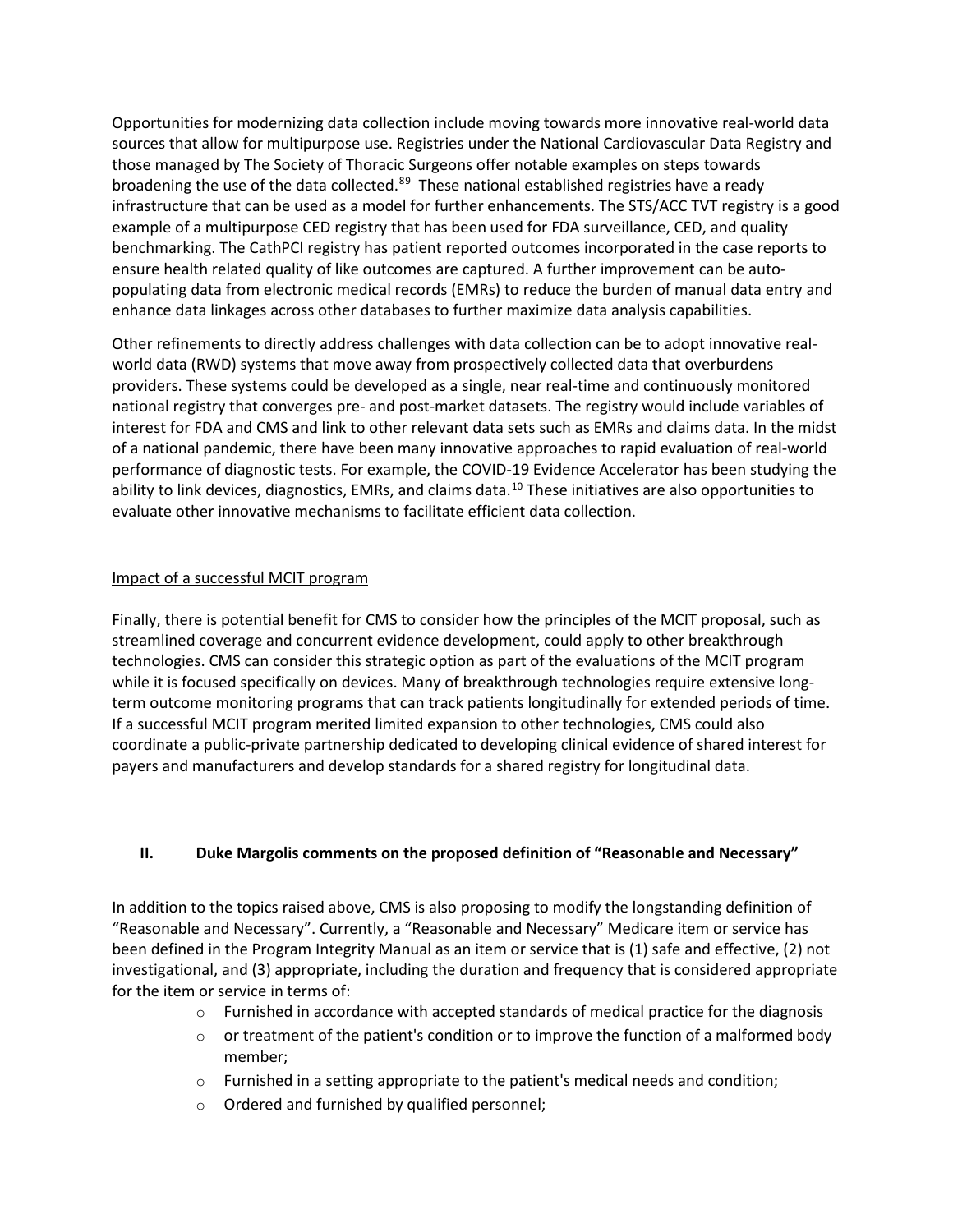- $\circ$  One that meets, but does not exceed, the patient's medical need; and
- $\circ$  At least as beneficial as an existing and available medically appropriate alternative.

CMS proposes to add a separate basis of what is considered "appropriate" based on the private payer market. Stakeholders are concerned with the prospect of applying private payer policies to Medicare beneficiaries as the respective patient populations are distinct. CMS proposes to base coverage decisions on the current criteria for "appropriate" when evidence supports that differences between Medicare beneficiaries and commercially insured individuals are clinically relevant. Given stakeholder concerns about these being distinct populations, **we recommend that CMS only evaluate commercial insurance policies when there is evidence that supports similarities between the commercially insured population and Medicare beneficiaries.** 

Specifically, CMS proposes to initiate a commercial market analysis "if an item/service *fails* to fulfil the existing factor (3) criteria defining appropriate for Medicare patients" but fulfils (1) and (2). Factor (3) criteria defining "appropriate" for Medicare patients has been the basis of by which all items and services have been evaluated for Medicare coverage. A proposal to consider an "appropriate" item or a service that fails established criteria could result in two tiers of items or services covered. Instead **we recommend that CMS view coverage policies in the commercial market as a source of information that can be taken into consideration during evidence reviews.** 

The proposed rule offers many alternatives to the quantitative criteria by which they should select plans and their individual policies (e.g. geographic subsets, subsets based on number of enrollees, subsets based on plan type; if item or service is covered for a majority or a plurality). We suggest that there should be an equal, if not greater, consideration for how plans inform coverage policies, how they determine what is medically necessary, how they conduct their evidence reviews and technology assessments, and how they determine the scope, breadth, and depth of coverage. These processes are heterogeneous and not always transparent across the private payer market. There is a high degree of variability in how plans cover medical interventions. A study by Chambers and colleagues suggest that private plans' coverage for Medicare covered items vary and can be more or less restrictive than in Medicare.<sup>[11](#page-11-10)</sup>

The evidentiary threshold to determine a coverage policy also varies considerably across plans.<sup>[12](#page-11-11)</sup> Further, unless plans post their coverage policies publicly, the information is sensitive and may not be easily accessible. There might be even less coverage for technology that is perceived as emerging. Private payers may also consider cost effectiveness data to inform their coverage decisions and have medical management measures, such as step therapy and prior authorization, built into coverage. These implementation conditions differ from Medicare and can complicate the use of private payer policies for Medicare beneficiaries. Medicare coverage assessments can benefit from a wider range of evidence sources. However, evidence sources should be transparent and all ensuring proposed policies should be public comment. We recommend that CMS use a systematic approach to evaluate commercial coverage decisions so that decisions are based on an evaluation of commercial policies that assess the evidence used by commercial plans to make coverage determinations.

### **Conclusion**

The MCIT pathway has the potential to provide broad and timely access to innovative medical devices. Our recommendations describe opportunities in which CMS can succeeds in the intended goals. The Duke-Margolis Center appreciates CMS's consideration of our comments, and the Administration's